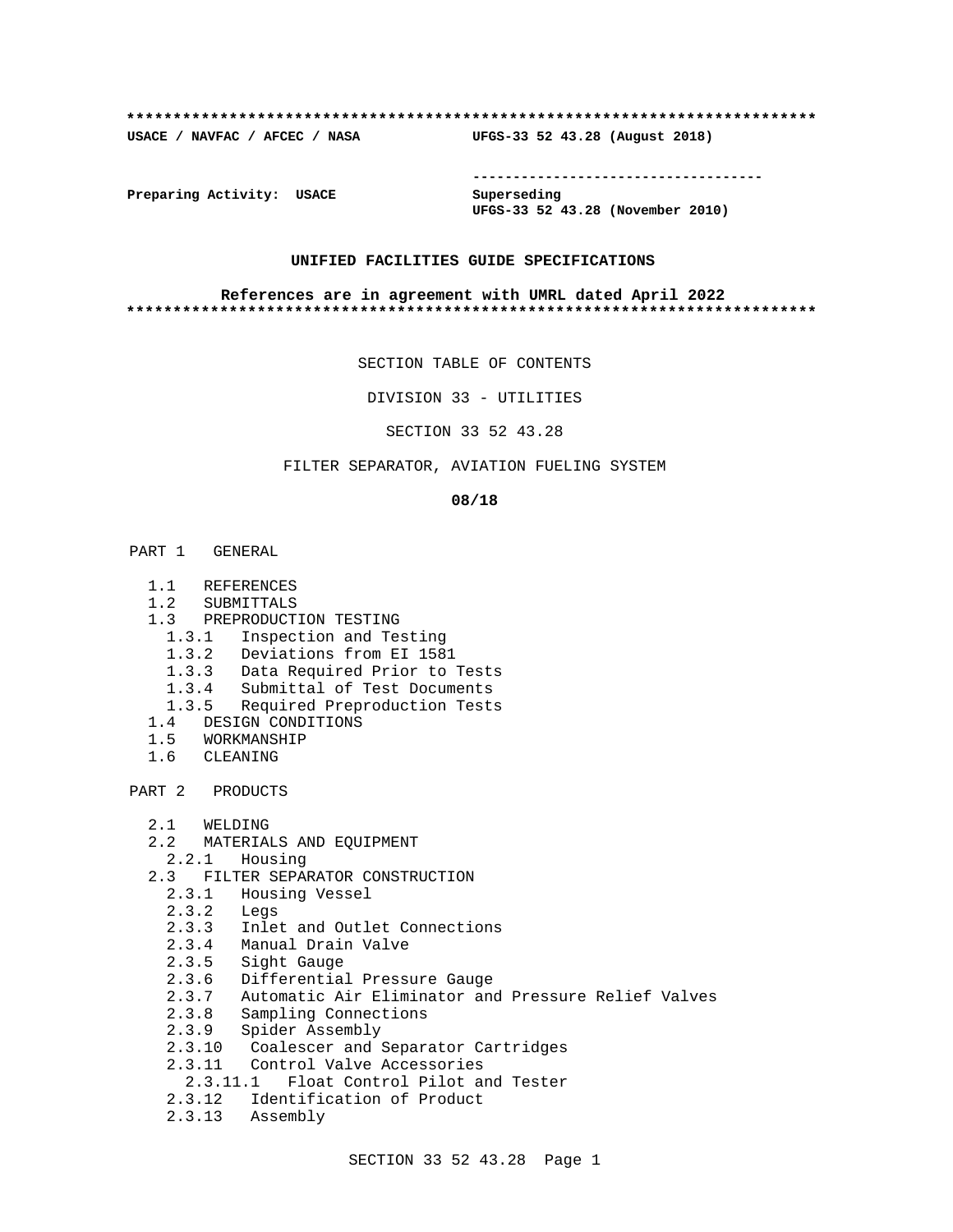- 2.4 MICRONIC PRE-FILTER CONSTRUCTION<br>2.4.1 Product Submittals
	- Product Submittals
	- 2.4.2 Housing Vessel<br>2.4.3 Legs
	- 2.4.3 Legs<br>2.4.4 Inlet
	- 2.4.4 Inlet and Outlet Connections<br>2.4.5 Manual Drain Valve
	- Manual Drain Valve
	- 2.4.6 Differential Pressure Gauge<br>2.4.7 Automatic Air Eliminator and
	- Automatic Air Eliminator and Pressure Relief Valves
	- 2.4.8 Sampling Connections
	- 2.4.9 Spider Assembly
	- 2.4.10 Filter Cartridges
	- 2.4.11 Identification of Product
	- 2.4.12 Assembly
- 2.5 ACCESSORIES<br>2.5.1 Manual
	- 2.5.1 Manual Drain Valve<br>2.5.2 Sight Gauge
	- Sight Gauge
	- 2.5.3 Differential Pressure Gauge
	- 2.5.4 Automatic Air Eliminator and Pressure Relief Valves
	- 2.5.5 Sampling Connections
- PART 3 EXECUTION
	- 3.1 INSTALLATION
		- 3.1.1 Anchoring
		- 3.1.2 Grouting
		- Leveling and Aligning
		- 3.1.4 Painting
- -- End of Section Table of Contents --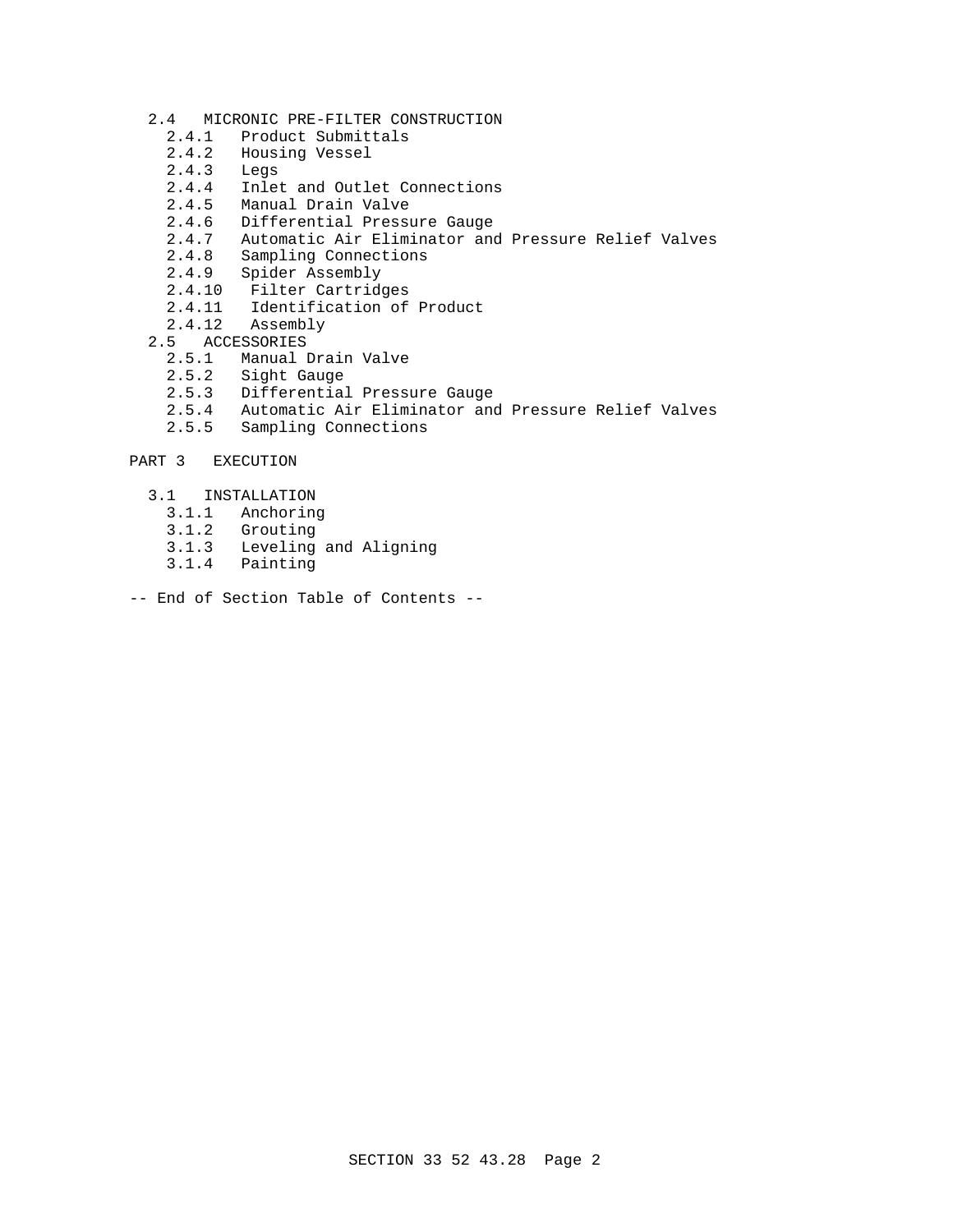USACE / NAVFAC / AFCEC / NASA

--------------------------------------

Preparing Activity: USACE

Superseding UFGS-33 52 43.28 (November 2010)

UFGS-33 52 43.28 (August 2018)

#### UNIFIED FACILITIES GUIDE SPECIFICATIONS

References are in agreement with UMRL dated April 2022 

#### SECTION 33 52 43.28

FILTER SEPARATOR, AVIATION FUELING SYSTEM 08/18

NOTE: This guide specification covers the requirements for filter separators and fuel quality monitors used in aircraft refueling systems constructed to the requirements of the DoD Type III/IV/V, and Cut and Cover Hydrant Refueling System Standards.

Adhere to UFC 1-300-02 Unified Facilities Guide Specifications (UFGS) Format Standard when editing this guide specification or preparing new project specification sections. Edit this guide specification for project specific requirements by adding, deleting, or revising text. For bracketed items, choose applicable item(s) or insert appropriate information.

Remove information and requirements not required in respective project, whether or not brackets are present.

Comments, suggestions and recommended changes for this guide specification are welcome and should be submitted as a Criteria Change Request (CCR). 

#### PART 1 GENERAL

NOTE: NOTE: DoD Type III systems must conform to Standard Design AW 078-24-28 PRESSURIZED HYDRANT FUELING SYSTEM TYPE III. DoD Type IV/V systems must conform to Standard Design AW 078-24-29 PRESSURIZED HYDRANT DIRECT FUELING SYSTEM TYPE IV/V. Cut and Cover systems must conform to Standard Design AW 078-24-33 UNDERGROUND VERTICAL STORAGE TANKS CUT AND COVER. Field fabricated ASTs must conform to AW 078-24-27 ABOVEGROUND VERTICAL STEEL TANKS WITH FIXED ROOFS. Standards can be found on the Whole Building Design Guide at the following location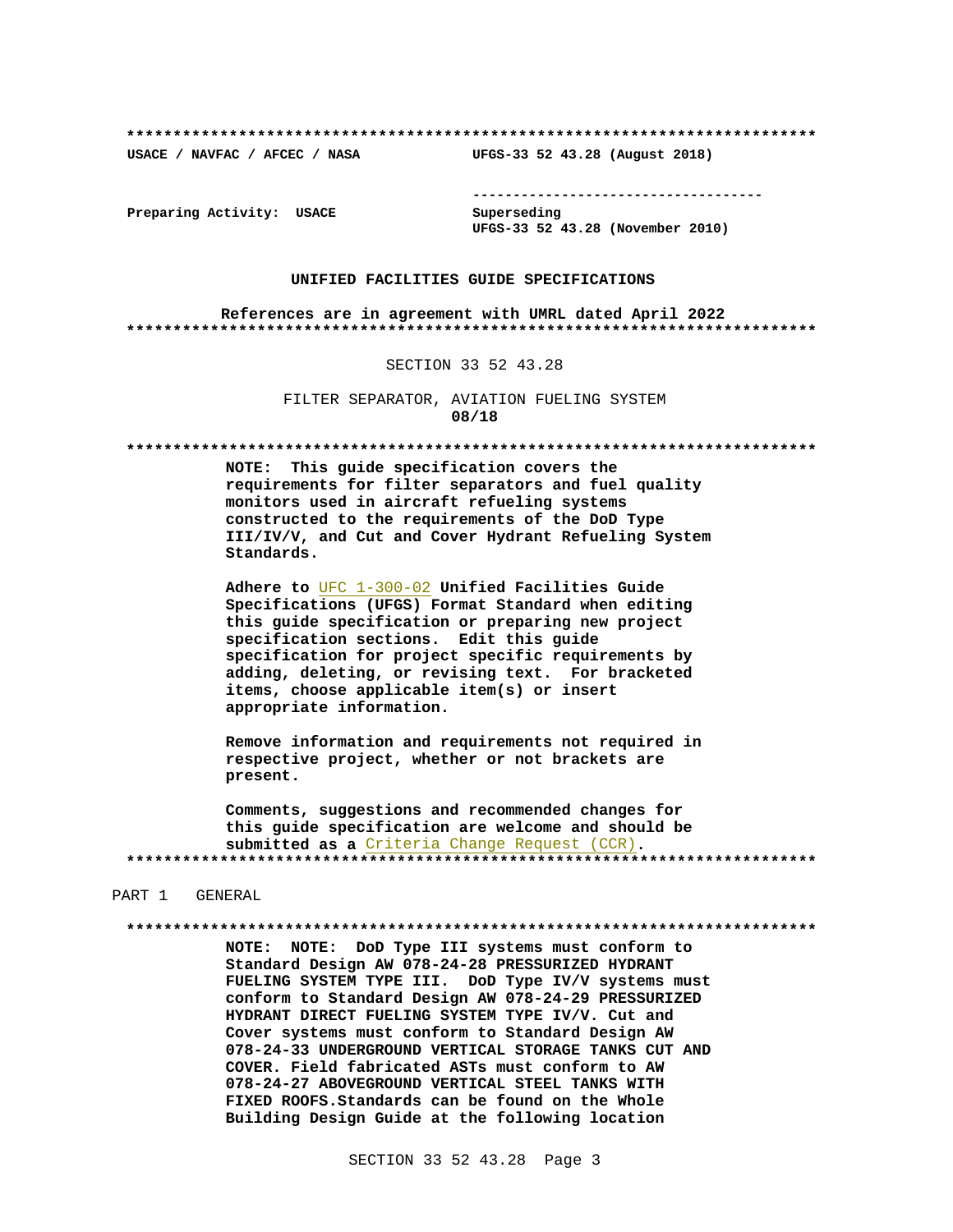https://www.wbdg.org/ffc/dod/non-cos-standards.

Subject Matter Expert (SME) is defined as Service Headquarters Subject Matter Experts: Air Force -The Air Force Fuels Facilities Subject Matter Expert (HQ AFCEC/COS), Army - Headquarters, U.S. Army Corps of Engineers, POL-MCX Facilities Proponent (CECW-EC) through the Army Petroleum Center (APC), Navy/Marine Corps - NAVFAC POL Facility Subject Matter Expert (NAVFAC EXWC, CI11). 

#### REFERENCES  $1 \quad 1$

#### 

NOTE: This paragraph is used to list the publications cited in the text of the guide specification. The publications are referred to in the text by basic designation only and listed in this paragraph by organization, designation, date, and title.

Use the Reference Wizard's Check Reference feature when you add a Reference Identifier (RID) outside of the Section's Reference Article to automatically place the reference in the Reference Article. Also use the Reference Wizard's Check Reference feature to update the issue dates.

References not used in the text will automatically be deleted from this section of the project specification when you choose to reconcile references in the publish print process. 

The publications listed below form a part of this specification to the extent referenced. The publications are referred to in the text by basic designation only.

AMERICAN SOCIETY OF MECHANICAL ENGINEERS (ASME)

| <b>ASME B16.5</b>         | (2020) Pipe Flanges and Flanged Fittings<br>NPS 1/2 Through NPS 24 Metric/Inch Standard |
|---------------------------|-----------------------------------------------------------------------------------------|
| <b>ASME B31.3</b>         | (2020) Process Piping                                                                   |
| ASME BPVC SEC VIII D1     | (2019) BPVC Section VIII-Rules for<br>Construction of Pressure Vessels Division 1       |
| ASTM INTERNATIONAL (ASTM) |                                                                                         |
| <b>ASTM C827/C827M</b>    | (2016) Standard Test Method for Change in<br>Height at Early Ages of Cylindrical        |

Specimens of Cementitious Mixtures

ENERGY INSTITUTE (EI)

EI 1541 (2016) Requirements for Internal Protective Coating Systems Used in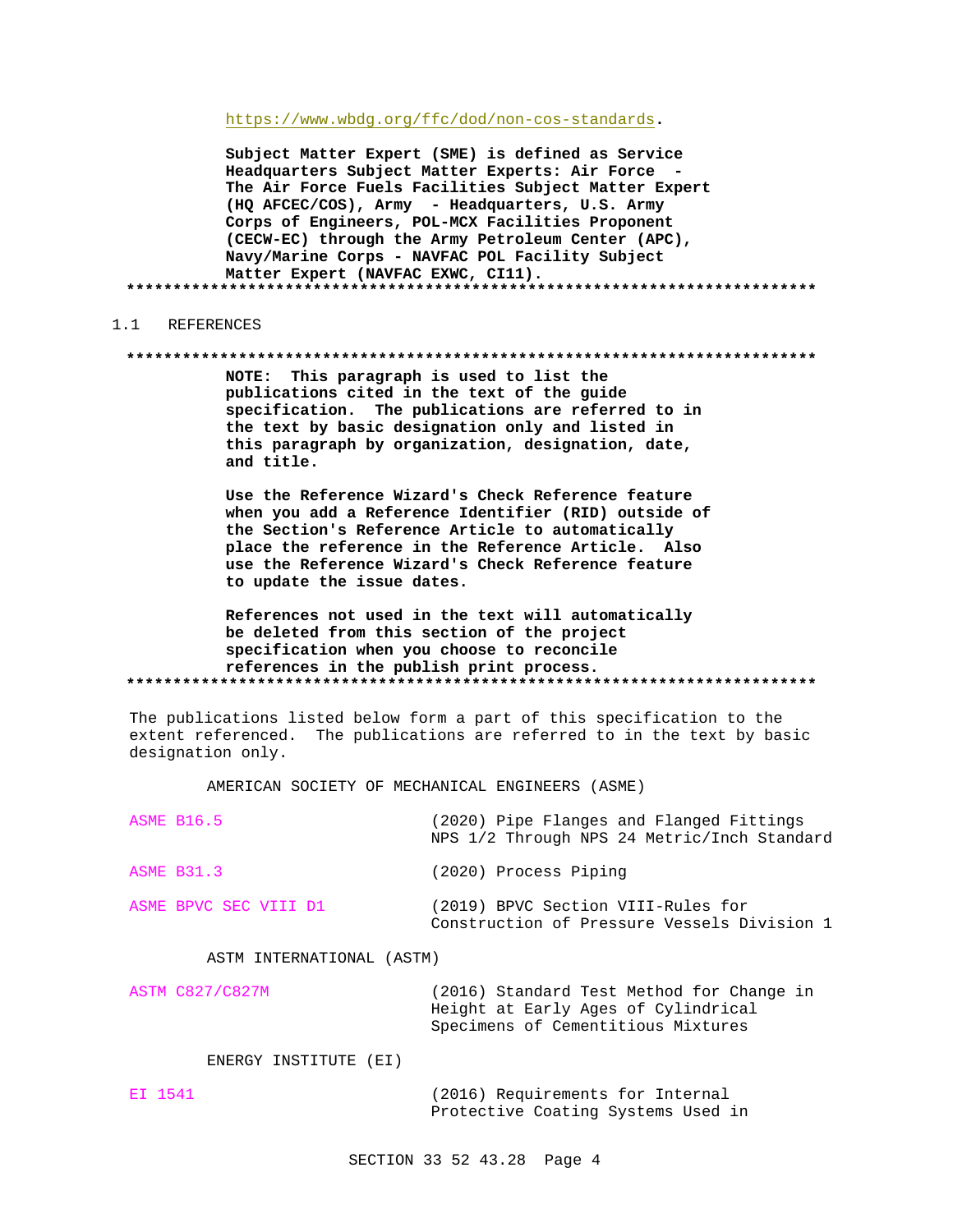EI 1581 (2016) Specifications and Laboratory Qualification Procedures for Aviation Jet Fuel Filter/Separators EI 1590 (2014) Specifications And Qualification

Aviation Fuel Handling Systems

Procedures For Aviation Fuel Microfilters

SOCIETY OF AUTOMOTIVE ENGINEERS INTERNATIONAL (SAE)

SAE AMS-P-5315 (2013, Rev B) Butadiene - Acrylonitrile (NBR) Rubber For Fuel-Resistant Seals 60 To 70

U.S. DEPARTMENT OF DEFENSE (DOD)

MIL-HDBK-831 (2013; Rev A; Notice 1 2018) Preparation of Test Reports

- MIL-PRF-4556 (1998; Rev F; Am 1 1999; CANC Notice 1 2011) Coating Kit, Epoxy, for Interior of Steel Fuel Tanks
- MIL-STD-130 (2007; Rev N; Change 1 2012) Identification Marking of U.S. Military Property

U.S. GENERAL SERVICES ADMINISTRATION (GSA)

CID A-A-1923 (Rev A; Notice 3) Shield, Expansion (Lag, Machine and Externally Threaded Wedge Bolt Anchors)

#### 1.2 SUBMITTALS

#### **\*\*\*\*\*\*\*\*\*\*\*\*\*\*\*\*\*\*\*\*\*\*\*\*\*\*\*\*\*\*\*\*\*\*\*\*\*\*\*\*\*\*\*\*\*\*\*\*\*\*\*\*\*\*\*\*\*\*\*\*\*\*\*\*\*\*\*\*\*\*\*\*\*\***

**NOTE: Review submittal description (SD) definitions in Section 01 33 00 SUBMITTAL PROCEDURES and edit the following list, and corresponding submittal items in the text, to reflect only the submittals required for the project. The Guide Specification technical editors have classified those items that require Government approval, due to their complexity or criticality, with a "G." Generally, other submittal items can be reviewed by the Contractor's Quality Control System. Only add a "G" to an item, if the submittal is sufficiently important or complex in context of the project.**

**For Army projects, fill in the empty brackets following the "G" classification, with a code of up to three characters to indicate the approving authority. Codes for Army projects using the Resident Management System (RMS) are: "AE" for Architect-Engineer; "DO" for District Office (Engineering Division or other organization in the District Office); "AO" for Area Office; "RO" for Resident Office; and "PO" for Project Office. Codes**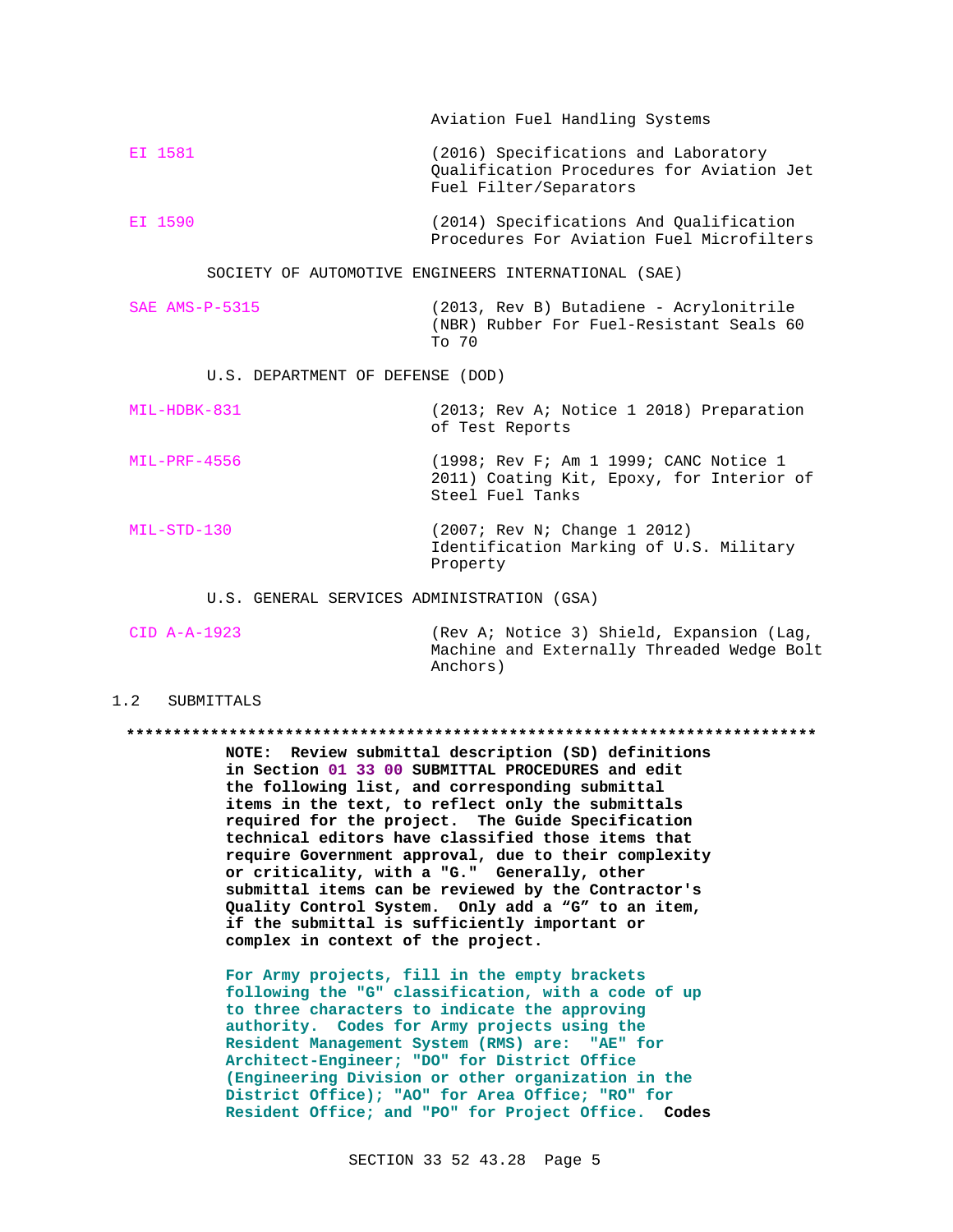following the "G" typically are not used for Navy, Air Force, and NASA projects.

The "S" classification indicates submittals required as proof of compliance for sustainability Guiding Principles Validation or Third Party Certification and as described in Section 01 33 00 SUBMITTAL PROCEDURES.

Choose the first bracketed item for Navy, Air Force and NASA projects, or choose the second bracketed item for Army projects. 

Government approval is required for submittals with a "G" or "S" classification. Submittals not having a "G" or "S" classification are [for Contractor Quality Control approval.][for information only. When used, a code following the "G" classification identifies the office that will review the submittal for the Government.] Submit the following in accordance with Section 01 33 00 SUBMITTAL PROCEDURES:

SD-02 Shop Drawings

Filter Separator; G[, [\_\_\_\_]].

Micronic Pre-Filter; G[, [\_\_\_\_]].

SD-03 Product Data

Filter Separator; G[, [\_\_\_\_]].

Micronic Pre-Filter; G[, [\_\_\_\_]].

SD-07 Certificates

Filter Separator.

Micronic Pre-Filter.

SD-10 Operation and Maintenance Data

Filter Separator; G[, [\_\_\_\_]].

Micronic Pre-Filter; G[, [\_\_\_\_]].

 $1<sup>3</sup>$ PREPRODUCTION TESTING

NOTE: Contact the Naval Facilities Engineering Command (NAVFACENGCOM) or the Corps of Engineers (COE) for direction on selection. For COE projects, include in the MOU the specific Air Force representatives to be notified when factory filter separator test dates are submitted to the Contracting Officer. 

Prior to construction of filter separators (FSI-1 THROUGH FSI-[\_\_\_\_], FSR-[\_\_\_\_\_], THROUGH FSR-[\_\_\_\_\_]) for the project, preproduction tests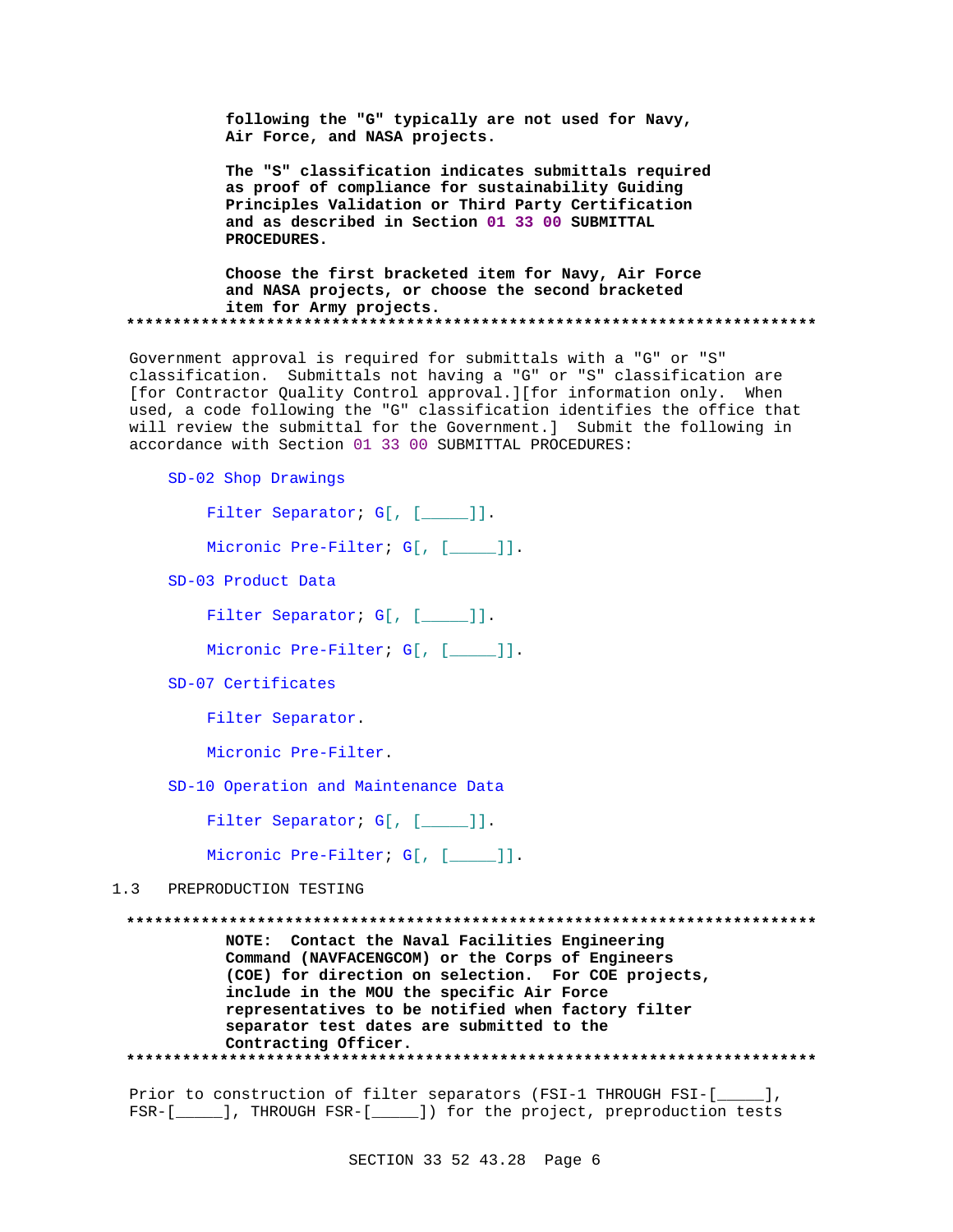must have been conducted in the presence of [Det 3, WR-ALC/AFTH Technical Assistance Team Air Force Petroleum Office Wright-Patterson AFB, OH] [NAVAIR/NAFAC] [Army Petroleum Center] representative. Notify the Contracting Officer [\_\_\_\_\_] days prior to conductance of factory tests in order to schedule witnessing by representative.

 $1.3.1$ Inspection and Testing

The inspection and testing of the preproduction filter separator must be conducted on a full-scale test system in accordance with EI 1581 and as specified herein. The test sample must consist of a complete filter separator with elements installed. Elements must be representative of a production lot. The filter separator, coalescers, and separator screens must be identified with the manufacturer's part number.

 $1.3.2$ Deviations from EI 1581

No deviations are allowed.

 $1.3.3$ Data Required Prior to Tests

Submit installation data to enable Government representative to verify that the equipment has been installed and operated correctly. Submit certification from the manufacturer that the test vessel has passed a hydrostatic pressure test, and that the design conforms to EI 1581, Category M, Type S. The test vessel represents the original model from the manufacturer. Re-certification would be required for a change to the model and or as required by EI 1581. Submit assembled drawings of the test vessel and accessories for approval.

#### $1.3.4$ Submittal of Test Documents

#### 

NOTE: Contact NAVFACENGCOM or COE for direction on selection. For NAVFACENGCOM Projects, the designer must consult with the engineer in charge (EIC) to determine the review input of the appropriate service. For COE projects, coordinate with appropriate service to determine which service agency will review test documents and ensure that MOU and submittal register contain these requirements. 

Subject Matter Expert (SME) is defined as Service Headquarters Subject Matter Experts. SME for this project is [Air Force - The Air Force Fuels Facilities Subject Matter Expert (HQ AFCEC/COS) [ [ Army - Headquarters, U.S. Army Corps of Engineers, POL-MCX Facilities Proponent (CECW-EC) through the Army Petroleum Center (APC)] [Navy/Marine Corps - NAVFAC POL Facility Subject Matter Expert (NAVFAC EXWC, CI11)]]].

The test report must be submitted to the SME. Prepare report in accordance with MIL-HDBK-831. In addition to results, the report must contain complete records of the tests including data sheets, performance curves, chronological test records, photographs, sample calculations, test procedures, and a description of the test apparatus. Submit color photographs of the sample elements before and after tests. Submit one new coalescer element and one new separator element.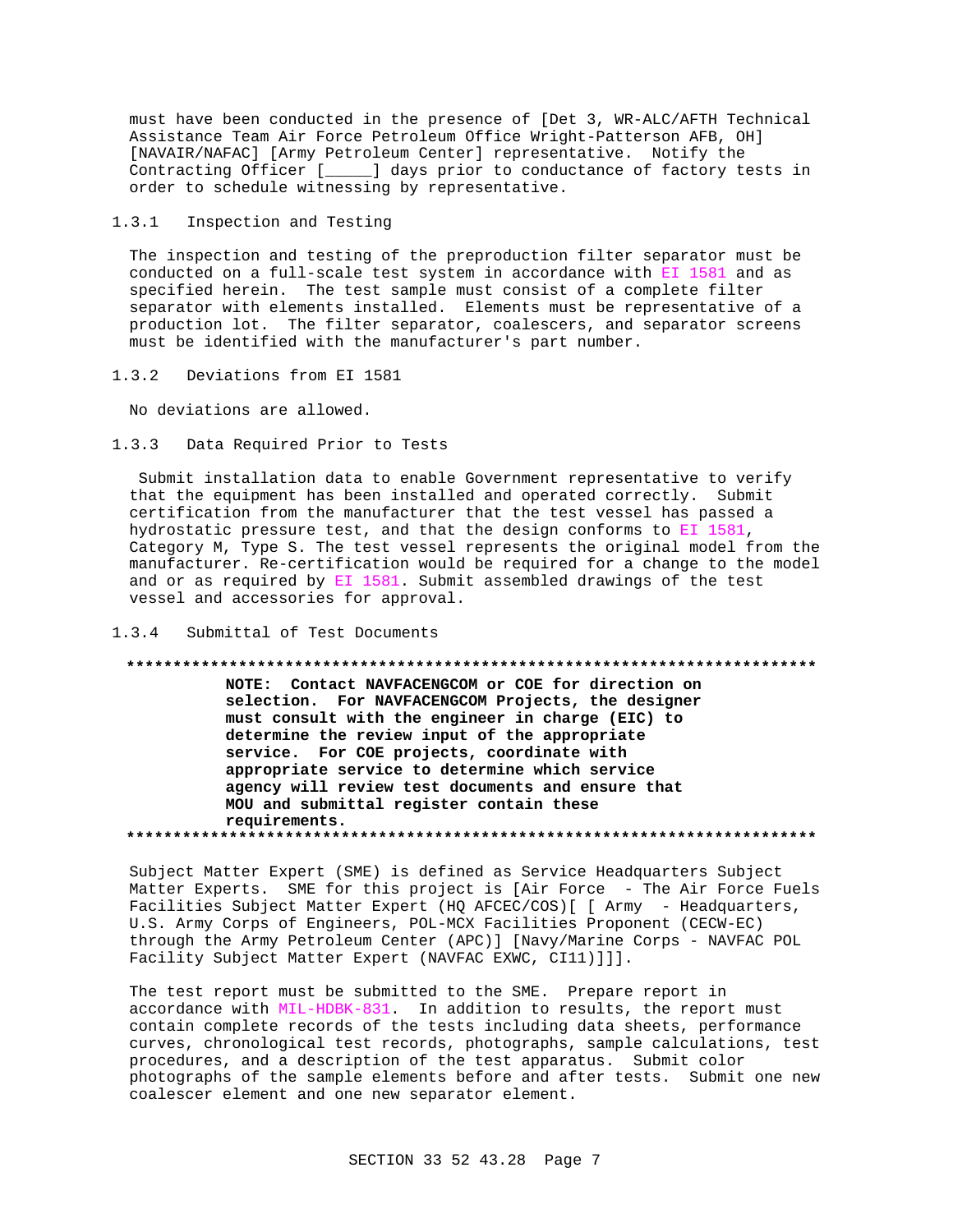### 1.3.5 Required Preproduction Tests

- a. Examination. A visual examination of the filter separator housing and each element must be performed to ensure compliance with the drawings and verify workmanship requirements.
- b. Hydrostatic Pressure Tests. The filter separator must be subjected to a hydrostatic pressure test in accordance with EI 1581, Section 3.2.2.11.1.
- c. Full Scale Performance Test. EI 1581 The filter/separator with a full set of coalescer and separator elements must be tested in accordance with EI 1581 section 4.4 at  $[38]$   $[$  \_\_\_\_] L/s  $[600]$   $[$  \_\_\_\_] gpm (FSI-1 through FSI-[\_\_\_\_] ; [FSR-1 and FSR-2]) [and[75] [\_\_\_ L/s [1200] [\_\_\_\_\_] gpm (FSR-1 and FSR-2)].
- d. Coalescer Structural Test. A coalescer structural test must be conducted in accordance with EI 1581 Section 4.5.
- e. Disassembly Inspection. Upon completion of the tests specified above, the filter separator must be disassembled and inspected to determine the condition of the coalescer and separator elements. Defects in the element such as swelling of the elements, or damaged gaskets must be noted. Swelling of or damage to the elements or other parts must be cause for rejection.

# 1.4 DESIGN CONDITIONS

Design conditions must be as specified in Section 33 52 43.11 AVIATION FUEL MECHANICAL EQUIPMENT and as modified herein.

#### 1.5 WORKMANSHIP

Each filter separator, including all parts and accessories, must be free from blemishes, defects, burrs and sharp edges. The vessel must exhibit accuracy of dimensions, accurate radii of fillets and complete marking of parts and assemblies.

# 1.6 CLEANING

Components of the filter separators must be cleaned to remove dirt; excess soldering; brazing, and welding flux; welding slag; loose, spattered, or excess solder; metal chips; and other foreign materials before, during and after assembly.

#### PART 2 PRODUCTS

### 2.1 WELDING

Welding must be in accordance with ASME B31.3.

#### 2.2 MATERIALS AND EQUIPMENT

# 2.2.1 Housing

- a. [Carbon steel with internal epoxy coating][AL5083-0 or 6061 aluminum alloy][Type 304 or 316 stainless steel].
- b. Float Assembly. Stainless steel.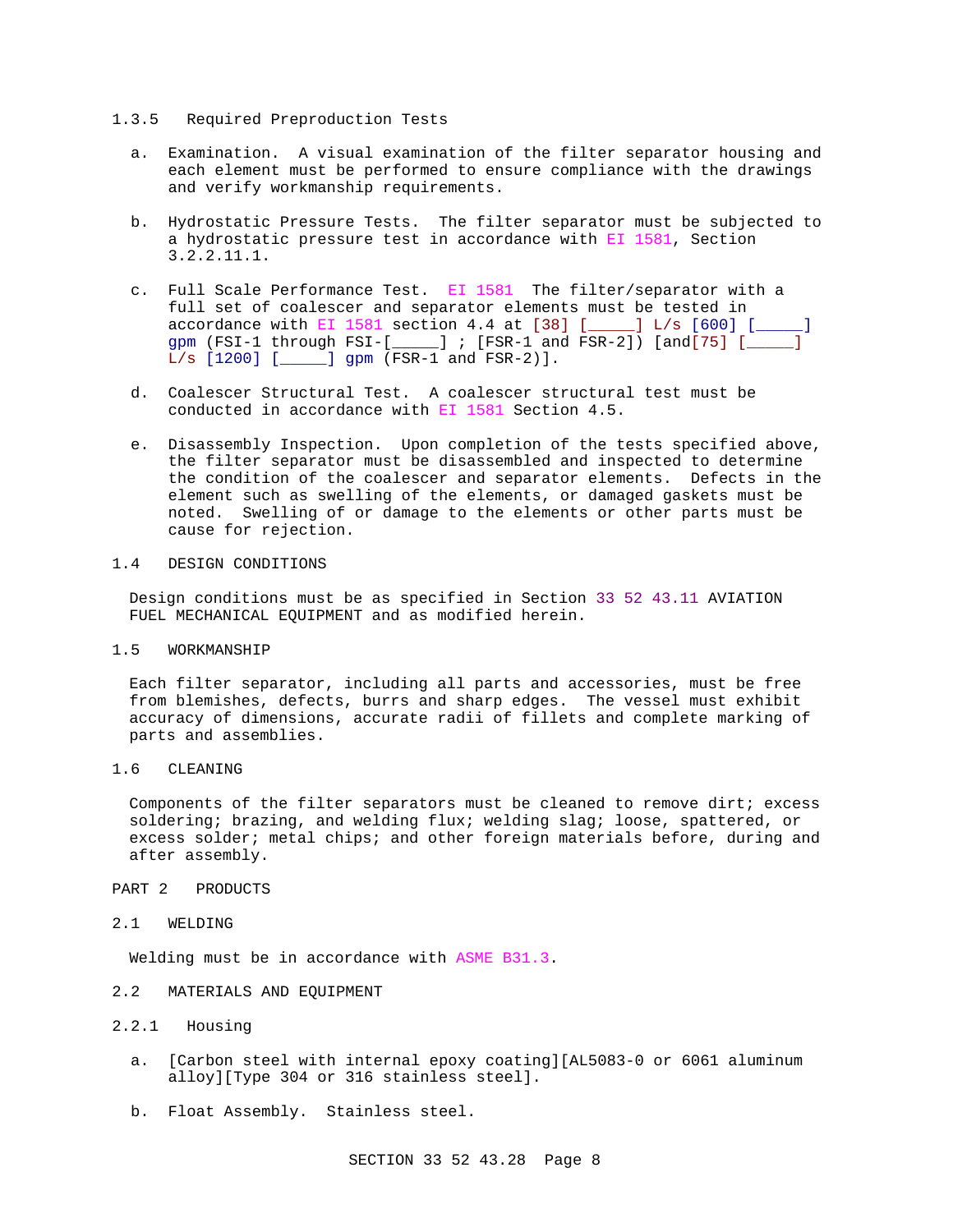- c. Manual Drain Valve. Stainless steel.
- d. Sight Glass. Armored clear Pyrex with nickel-copper alloy ball checks.
- e. Differential Gauge. Corrosion resistant piston with stainless steel valves.
- f. Separators. 75 um 200 mesh stainless steel wire cloth, polytetrafluorethylene (PTFE) coated on both sides, or synthetic mesh cloth.

#### $2.3$ FILTER SEPARATOR CONSTRUCTION

#### 

NOTE: As required by the SME. Coated carbon steel must not be used for filter separator vessels on Navy/Marine Corps projects. Specify internally coated carbon steel vessel construction for Air Force projects.

Indicate the operating height of the unit on the drawings. Note that the unit's support system (legs) may have to be structurally designed to meet project requirements. 

#### $2.3.1$ Housing Vessel

Each filter separator housing must be fabricated from [carbon steel and must be internally coated with an epoxy coating in accordance with MIL-PRF-4556 [and EI 1541]][AL5083-0 or 6061 aluminum alloy][Type 304 or 316 stainless steel]. [ Coat the exterior with alkalyd resin primer (universal metal primer).] Each unit must be constructed and labeled in accordance with ASME BPVC SEC VIII D1. The housing must be designed for a working pressure of 1725 kPa275 psig. Each unit must be [horizontal, end-opening type with coalescers and separators mounted side-by-side (coalescers at the bottom of the vessel and separators at the top)][vertical, top-opening type with coalescers and separators mounted side-by-side (coalescers at the inlet of the vessel and separators at the outlet)]. The head opening must be equipped with a hinged or pivoting device to facilitate swinging the head to one side for servicing. The hinges or pivots must support the head during servicing without distortion or misalignment. Swing-type bolts must be used on all main closures. Unit must be provided with 75 mm3-inch inside diameter lifting eyes spaced to support a weight of 2-1/2 times the gross weight of the filter separator. The configuration of the pressure vessel must be as shown on the drawings. The housing must be provided with a 19 mm  $3/4$ -inch inlet compartment fuel drain plug. A hand hole access plate must be provided in the inlet compartment. The head must be sealed to the body by means of an O-ring, meeting requirements of SAE AMS-P-5315, mounted in a circular groove at the point of closure. Threaded base mounting adapters must be provided for the coalescers. The separators must be mounted on adapters with blunted Vee-type knife edges. Height of Vee section to be 1.5 mm0.06 inches, plus or minus 10 percent. Weld ridges must not prevent liquid from draining. The filter separator vessel must be able to withstand a force of 10 kN 2400 pounds and a moment of 3250 J 2400 foot-pounds at the flanges.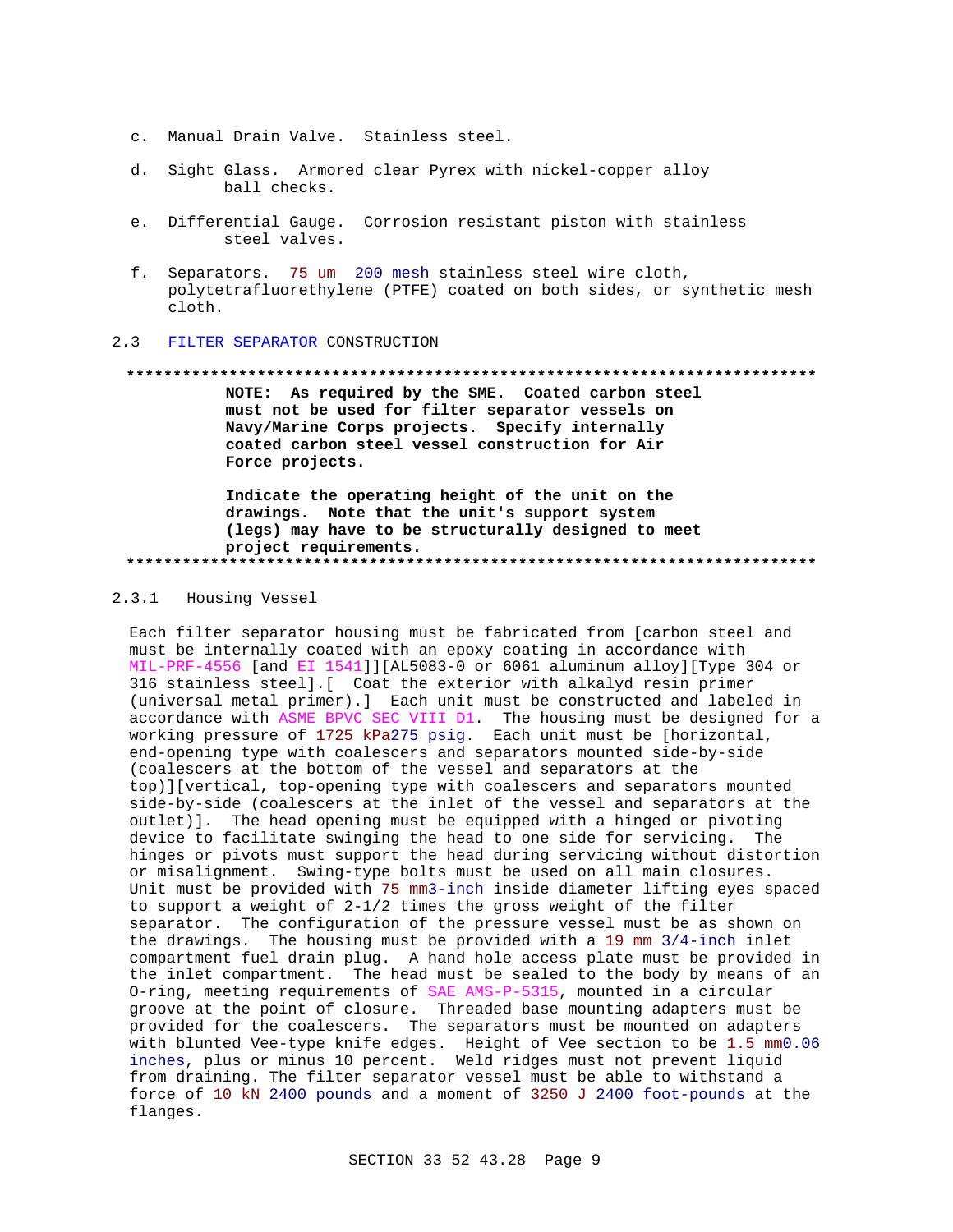#### $2.3.2$ Legs

Four 75 x 75 x 6 mm 3 x 3 x 1/4 inch angle-shaped legs must be welded to the housing. Each leg must be fitted with a 100 x 100 x 13 mm 4 x 4 x  $1/2$ -inch base plate drilled through with a 19 mm  $3/4$ -inch hole.

 $2.3.3$ Inlet and Outlet Connections

The inlet and outlet connections must be 150 mm 6 inch nominal pipe size and must be located parallel to each other as shown on the drawings. Inlet connection must be provided with raised face flanges, faced and drilled in compliance with ASME B16.5, Class 150. Outlet connection flange face must match Filter Separator Control Valve (FSCV).

2.3.4 Manual Drain Valve

As specified in paragraph ACCESSORIES.

2.3.5 Sight Gauge

As specified in paragraph ACCESSORIES.

2.3.6 Differential Pressure Gauge

# NOTE: Coordinate selection of this feature with the SME.

As specified in paragraph ACCESSORIES.

 $2.3.7$ Automatic Air Eliminator and Pressure Relief Valves

As specified in paragraph ACCESSORIES.

 $2.3.8$ Sampling Connections

As specified in paragraph ACCESSORIES.

 $2.3.9$ Spider Assembly

Each filter separator must contain a spider assembly to hold the coalescers and separators in position, to support them firmly against vibration. The method of stabilization must assure an electrical bond between the spider and the vessel.

# 2.3.10 Coalescer and Separator Cartridges

# NOTE: The Designer indicates appropriate identification (FSR or FSI). Filter separators must be flow-rated in 19 L/s 300 gpm increments.

Each filter separator must be provided with coalescers and separators that have been qualified to the performance requirements of EI 1581, Category M, Type S. Filter separators must use coalescers 150 mm 6-inch in diameter and 1090 mm 43-inch long for a flow-rate of [ 19 L/s 300 gpm] [ 38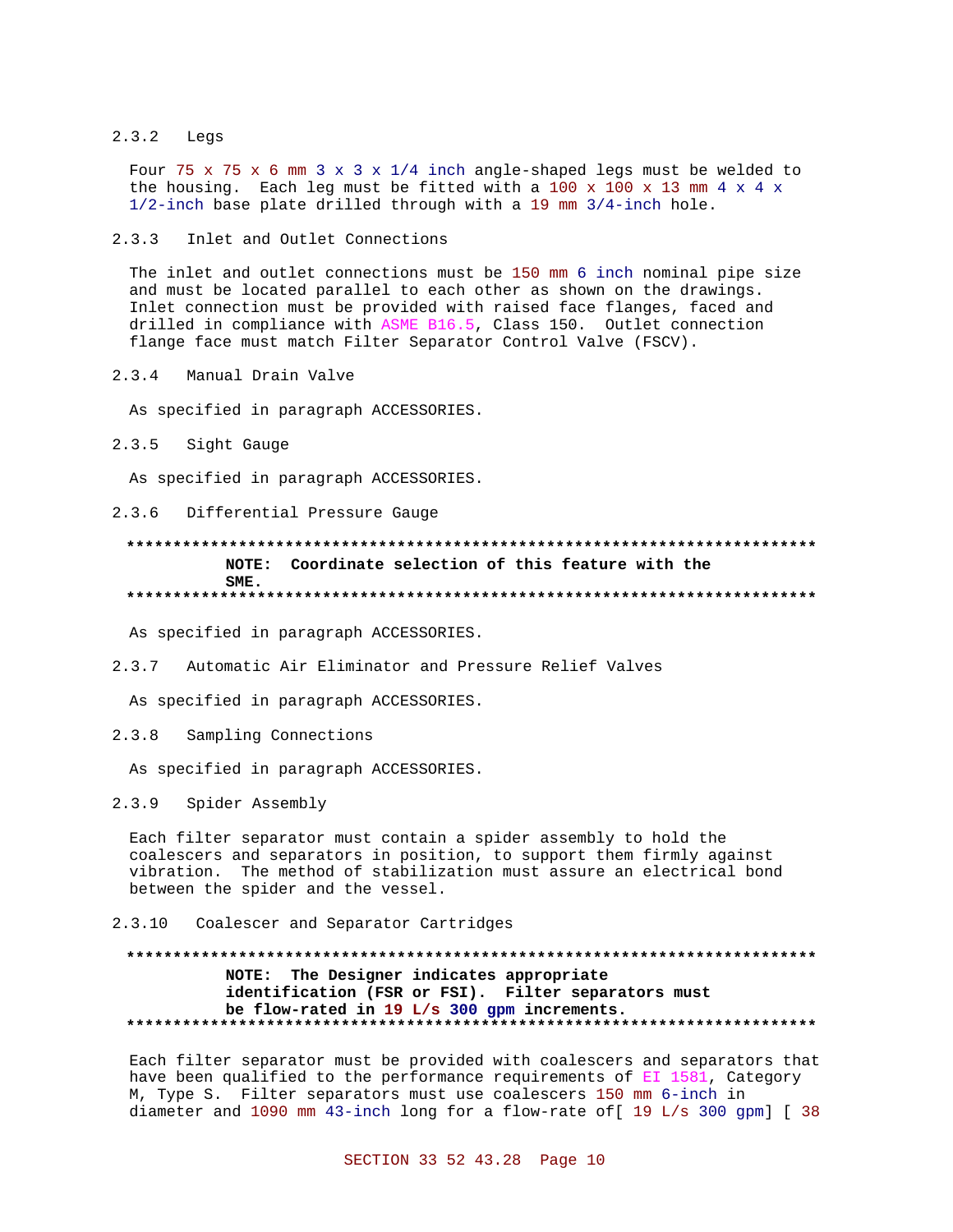$L/s$  600 gpm] [ 57  $L/s$  900 gpm] [ \_\_\_\_ ].

2.3.11 Control Valve Accessories

Provide each filter separator with a control valve (FSCV), manual water drain valve, and float control valve (FC) with manual tester as specified in Section33 52 43.14 AVIATION FUEL CONTROL VALVES and must be of the same manufacturer.

2.3.11.1 Float Control Pilot and Tester

Each housing sump must be fitted with a float control pilot and tester specified in Section 33 52 43.14 AVIATION FUEL CONTROL VALVES and must be of the same manufacturer as the control valves. The drain port "D" must be tubed to the drain piping to the product recovery tank.

 $2.3.12$ Identification of Product

Equipment, assemblies, and parts must be marked for identification in accordance with MIL-STD-130. The main equipment nameplate must be mounted on the housing, and in addition to the usual MIL-STD-130 requirements, must include the following markings in letters 0.09 mm 3/32 inch high or larger:

| Filter Separator, Liquid Fuel                                |                |                 |  |  |  |
|--------------------------------------------------------------|----------------|-----------------|--|--|--|
| Design Flow-Rate                                             |                |                 |  |  |  |
| Design Pressure                                              |                |                 |  |  |  |
| Elements                                                     |                |                 |  |  |  |
| First Stage                                                  |                | Mfg. Part No. * |  |  |  |
| Second Stage                                                 |                | Mfg. Part No. * |  |  |  |
|                                                              | Contract No.   |                 |  |  |  |
|                                                              | Manufacturer * |                 |  |  |  |
|                                                              | Specification* |                 |  |  |  |
| *Applicable information shall be entered by the Contractor.  |                |                 |  |  |  |
| *Applicable information shall be stenciled by LFM personnel. |                |                 |  |  |  |

#### $2.3.13$ Assembly

Each filter separator must come assembled with all accessories and must be ready for use. The functions of all components must be tested prior to shipment and no assembly or field adjustment of valves or components must be required.

 $2.4$ MICRONIC PRE-FILTER CONSTRUCTION

####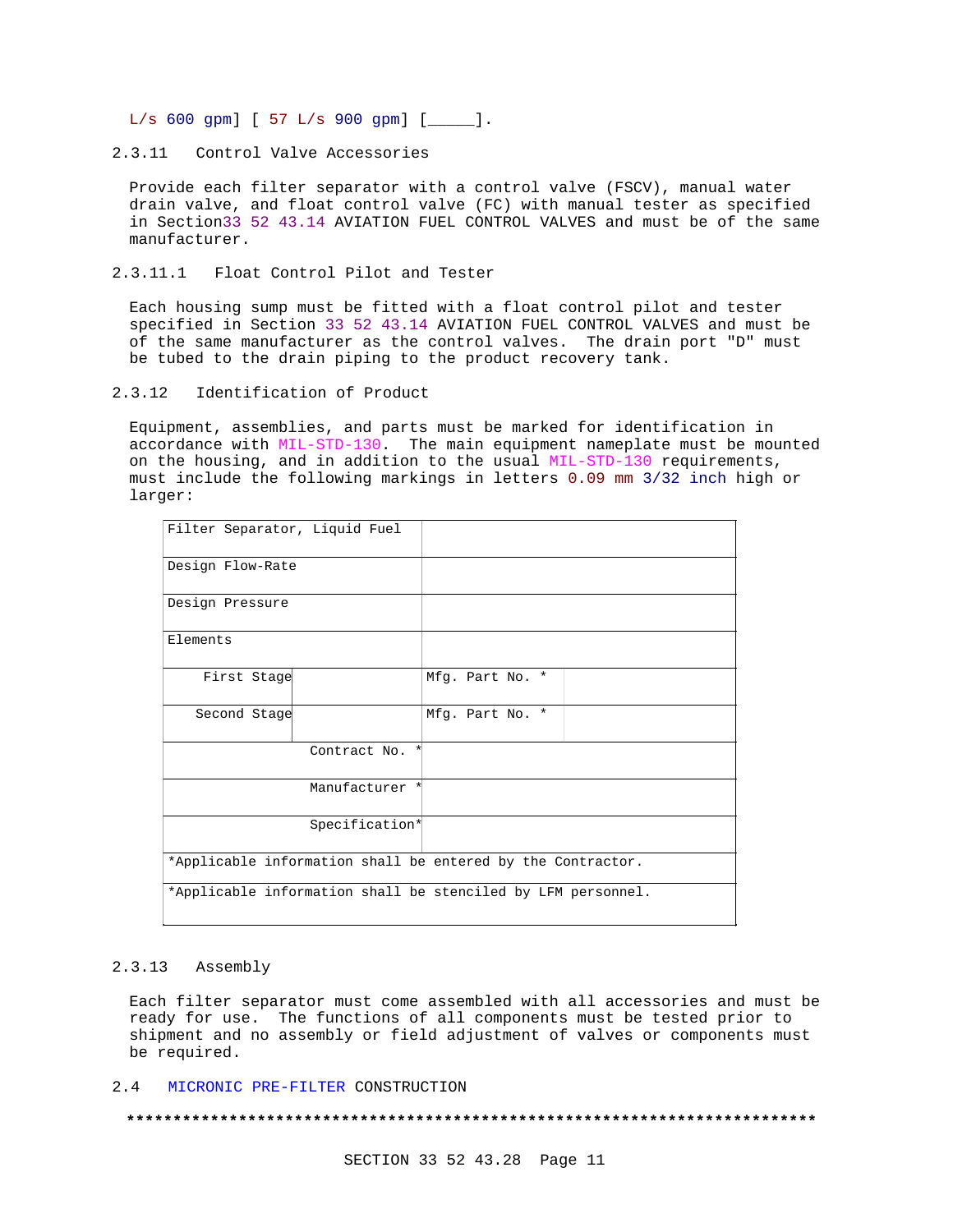#### **NOTE: As required by the SME. \*\*\*\*\*\*\*\*\*\*\*\*\*\*\*\*\*\*\*\*\*\*\*\*\*\*\*\*\*\*\*\*\*\*\*\*\*\*\*\*\*\*\*\*\*\*\*\*\*\*\*\*\*\*\*\*\*\*\*\*\*\*\*\*\*\*\*\*\*\*\*\*\*\***

2.4.1 Product Submittals

- a. If product has been previously tested and approved by the Government, submit certification of qualification under EI 1590. Include the description of qualification, which contains element types and quantities, and provide details of the configurations of vessels tested. Also, include the name of the Government Agency and the date of approval.
- b. Submit scaled drawings showing dimensions, tolerances, connection sizes of the vessel and accessories. Submit shop drawings for elements. Shop drawings must include number and arrangement of elements. Submit technical literature on the vessel, elements, and accessories, which is the manufacturer's published literature.
- c. Refer to Section 01 78 23.33 OPERATION AND MAINTENANCE MANUALS FOR AVIATION FUEL SYSTEMS for specifics on the required operation and maintenance information.

### 2.4.2 Housing Vessel

Each pre-filter housing must be fabricated from carbon steel and must be internally coated with an epoxy coating in accord with MIL-PRF-4556. Coat the exterior with alkalyd resin primer (universal metal primer). Each unit must be constructed and labeled in accordance with ASME BPVC SEC VIII D1. The housing must be designed for a working pressure of 1725 kPa 275 psig. Each unit must be horizontal, end-opening type with filters mounted side-by-side. The head opening must be equipped with a hinged or pivoting device to facilitate swinging the head to one side for servicing. The hinges or pivots must support the head during servicing without distortion or misalignment. Swing-type bolts must be used on all main closures. Unit must be provided with 75 mm 3-inch inside diameter lifting eyes spaced to support a weight of 2-1/2 times the gross weight of the filter separator. The configuration of the pressure vessel must be as shown on the drawings. The housing must be provided with a 19 mm 3/4-inch inlet compartment fuel drain plug. A hand hole access plate must be provided in the inlet compartment. The head must be sealed to the body by means of an O-ring, meeting requirements of SAE AMS-P-5315, mounted in a circular groove at the point of closure. The filter cartridges must be mounted on adapters with blunted Vee-type knife edges. Height of Vee section to be 1.5 mm 0.06 inches, plus or minus 10 percent.

# 2.4.3 Legs

Four 75 x 75 x 6 mm 3 x 3 x 1/4 inch angle-shaped legs must be welded to the housing. Each leg must be fitted with a 100 x 100 x 13 mm 4 x 4 x 1/2-inch base plate drilled through with a 19 mm 3/4-inch hole.

# 2.4.4 Inlet and Outlet Connections

The inlet and outlet connections must be 200 mm 8 inch nominal pipe size and must be located parallel to each other as shown on the drawings. Connections must be provided with raised face flanges, faced and drilled in compliance with ASME B16.5, Class 150.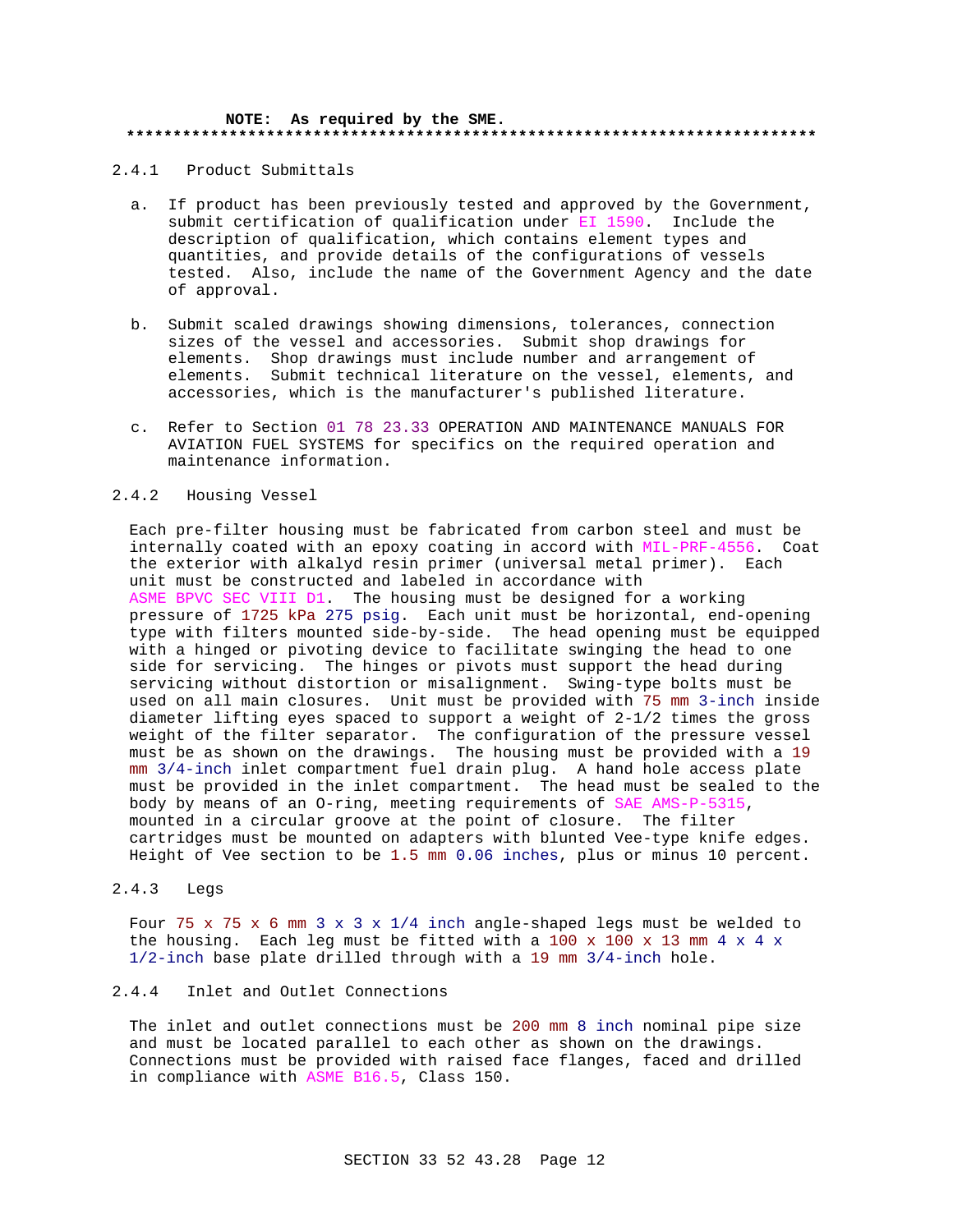## 2.4.5 Manual Drain Valve

As specified in paragraph ACCESSORIES.

2.4.6 Differential Pressure Gauge

As specified in paragraph ACCESSORIES.

2.4.7 Automatic Air Eliminator and Pressure Relief Valves

As specified in paragraph ACCESSORIES.

2.4.8 Sampling Connections

As specified in paragraph ACCESSORIES.

2.4.9 Spider Assembly

The prefilter must contain a spider assembly to hold the filter cartridges in position, to support them firmly against vibration. The method of stabilization must assure an electrical bond between the spider and the vessel.

2.4.10 Filter Cartridges

The prefilter must be provided with 5 um5 micron pleated media filter cartridges. Filter cartridges must have a minimum efficiency of 98 percent and a minimum collapse strength 520 kPa 75 psig.

2.4.11 Identification of Product

Equipment, assemblies, and parts must be marked for identification in accordance with MIL-STD-130. The main equipment nameplate must be mounted on the housing, and in addition to the usual MIL-STD-130 requirements, must include the following markings in letters 2 mm 3/32 inch high or larger:

| Micronic Prefilter, Liquid Fuel |                        |                 |
|---------------------------------|------------------------|-----------------|
| Design Flow-Rate                |                        |                 |
| Design Pressure                 |                        |                 |
| Elements                        |                        |                 |
| First Stage                     |                        | Mfg. Part No. * |
| Second Stage                    |                        | Mfg. Part No. * |
|                                 | Contract No.<br>$\ast$ |                 |
|                                 | Manufacturer *         |                 |
|                                 | Specification*         |                 |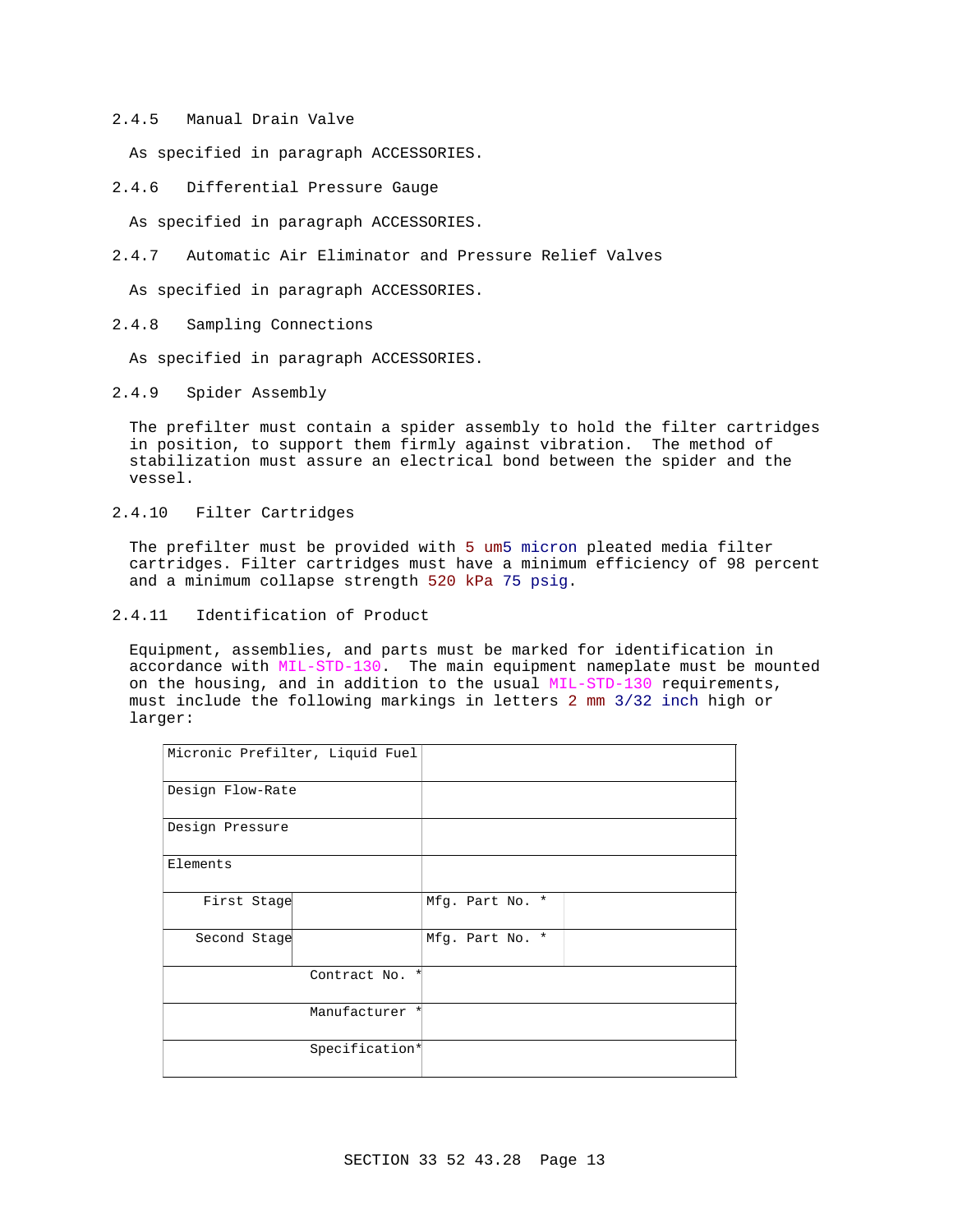```
*Applicable information shall be entered by the Contractor.
*Applicable information shall be stenciled by LFM personnel.
```
# 2.4.12 Assembly

The prefilter must come assembled with all accessories and must be ready for use. The functions of all components must be tested prior to shipment and no assembly or field adjustment of valves or components must be required.

### 2.5 ACCESSORIES

2.5.1 Manual Drain Valve

Each filter separator must be equipped with a 25 mm 1-inch stainless steel manual ball valve water and fuel drain. The valve must be capable of draining all water, fuel and sediment from the filter separator by gravity. The valve must be installed below the sump of the housing as shown on the drawings.

### 2.5.2 Sight Gauge

A[ 13 mm 1/2-inch armored, clear borosilicate (Pyrex)][ or ][magnetic level type] liquid level gauge must be provided for observing the water accumulation in the sump. The gauge must be equipped with stainless steel ball checks in both the upper and lower fittings, an upper and lower shutoff valve, and a bottom blowoff cock.[ The gauge will contain a colored density sensitive ball.] Liquid level gauges must be rated for a maximum pressure of 1035 kPa 150 psi.

# 2.5.3 Differential Pressure Gauge

### **\*\*\*\*\*\*\*\*\*\*\*\*\*\*\*\*\*\*\*\*\*\*\*\*\*\*\*\*\*\*\*\*\*\*\*\*\*\*\*\*\*\*\*\*\*\*\*\*\*\*\*\*\*\*\*\*\*\*\*\*\*\*\*\*\*\*\*\*\*\*\*\*\*\* NOTE: Coordinate selection of this feature with the SME. \*\*\*\*\*\*\*\*\*\*\*\*\*\*\*\*\*\*\*\*\*\*\*\*\*\*\*\*\*\*\*\*\*\*\*\*\*\*\*\*\*\*\*\*\*\*\*\*\*\*\*\*\*\*\*\*\*\*\*\*\*\*\*\*\*\*\*\*\*\*\*\*\*\***

The housing must be equipped with a direct-reading, piston type differential pressure gauge that measures the differential pressure across both coalescers and separators. The gauge must consist of a spring-supported, corrosion resistant piston moving inside a glass cylinder, with high pressure applied on top of the piston and low pressure applied below it. The gauge must have a peak-hold reading that locks the piston to indicate the maximum differential pressure that is measured until the piston is released by turning a knob, a push button test valve to relieve pressure under the piston, and a pressure relief feature set at 2070 kPa 300 psi to protect the gauge if isolation valves have been left closed. Under a differential pressure of 205 kPa 30 psi, leakage past the piston must not exceed 120 drops per minute. The cylinder and flanges must be stainless steel with fluoroelastomer (FCM), commonly referred to as Viton, O-ring seals. The high pressure inlet of the gauge must have a 10 um10-micron pleated paper filter and the low pressure connection must have a fine mesh stainless steel strainer. The gauge must have an operating pressure of 2070 kPa 300 psi. Differential pressure range of the gauge through approximately 75 mm 3 inches of piston movement must be 0-205 kPa 0-30 psi with an accuracy of + 3 kPa0.5 psi, calibrated linearly with 5 kPa 1 PSI scale graduations. High and low pressure connections must be 6 mm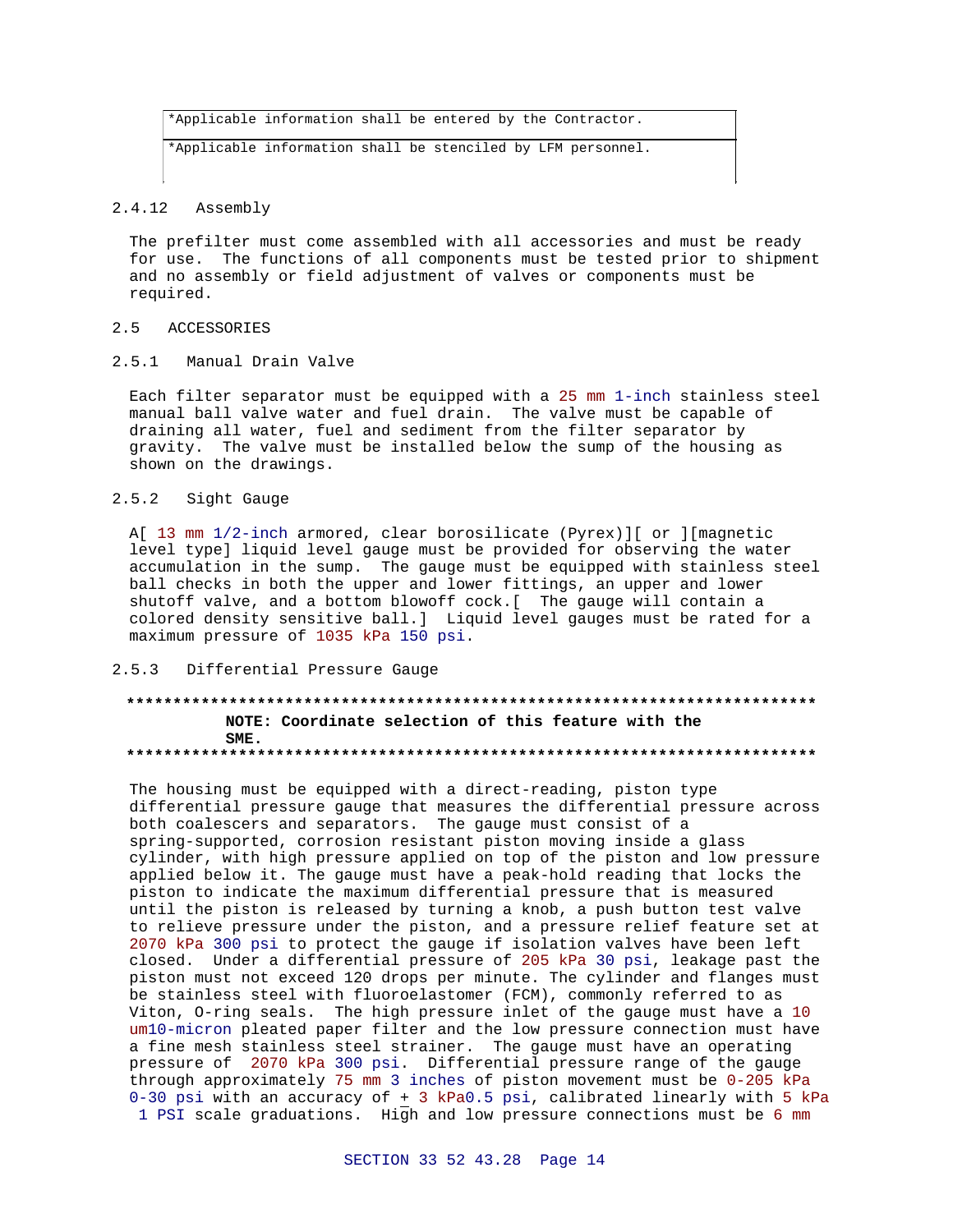1/4 inch NPT female with a stainless steel bar stock valve at each connection. Construction of the gauge must be such that a 3-valve manifold is not necessary. If only one bar stock valve is closed, the gauge must not be damaged by up to 2070 kPa 300 psi differential pressure in either direction. The differential pressure gauge must be attached to the filter separator by a gauge panel.[ Differential pressure gauge must control the filter separator control valve (FSCV) to automatically shut down flow when 140 kPa 20 psi differential pressure is exceeded.] A pressure gauge must be attached to the differential pressure gauge to indicate the high pressure and have a range of 2070 kPa 300 psi.

# 2.5.4 Automatic Air Eliminator and Pressure Relief Valves

A 25 mm 1-inch angle pattern pressure relief valve must be provided on top of each vessel. An automatic air eliminator must be installed on the highest point of the vessel and must have check valve feature. The air eliminator must release at pressures up to 1035 kPa 150 psi with no fuel leakage allowed.

## 2.5.5 Sampling Connections

Sampling connections must be provided at the inlet and outlet connections to the housing. Each sampling connection must consist of a 6 mm 1/4-inch sampling probe where the probe faces upstream, ball valve, a quick disconnect coupling and aluminum dust cap. The sampling connections must be capable of accepting a sampling kit for drawing the samples required to assure fuel quality.

# PART 3 EXECUTION

#### 3.1 INSTALLATION

Install equipment and components in position, true to line, level and plumb and measured from established benchmarks or reference points. Follow manufacturer's recommended practices for equipment installation. Provide required clearance between equipment components. Equipment apparatus, and accessories requiring normal servicing or maintenance to be accessible.

# 3.1.1 Anchoring

Anchor equipment in place. Check alignment of anchor bolts before installing equipment and cleanout associated sleeves. Do not cut bolts because of misalignment. Notify Contracting Officer of errors and obtain the Contracting Officer's acceptance before proceeding with corrections. Cut anchor bolts of excess length to the appropriate length without damage to threads. Where anchor bolts or like devices have not been installed, provide appropriate self-drilling type anchors for construction condition. Expansion bolt anchors provided must be in accordance with CID A-A-1923, Type 4, Class One, 13 mm 1/2 inch size.

# 3.1.2 Grouting

Equipment, which is anchored to a pad, must be grouted in place where applicable. Before setting equipment in place and before placing grout, clean surfaces to be in contact with grout, including fasteners and sleeves. Remove standing water, debris, oil, rust, coatings and other materials which impair bond. Clean contaminated concrete by grinding or other acceptable means. Provide necessary formwork for placing and